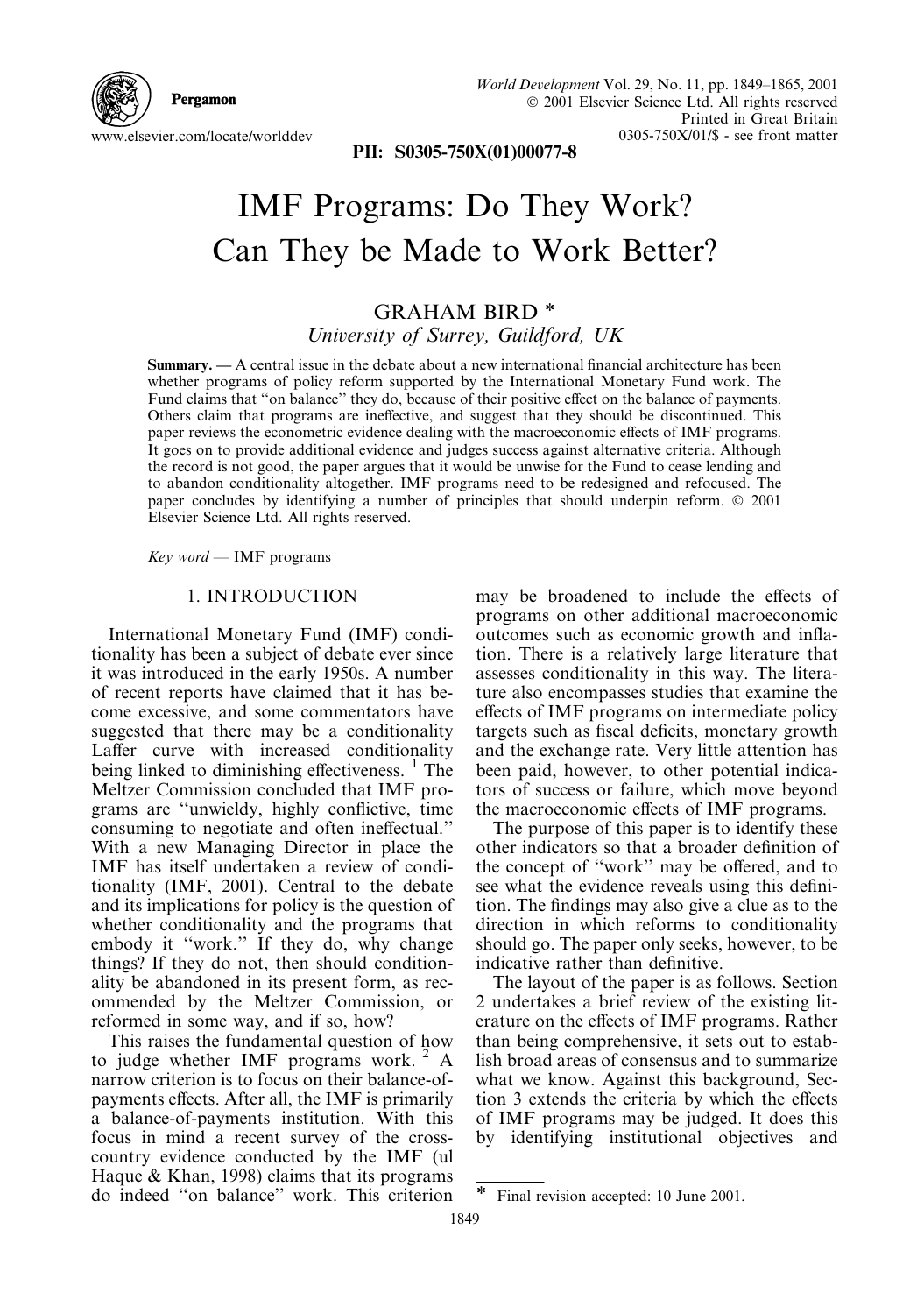examining the degree to which conditionality as currently practiced has enabled these objectives to be realized. If the objectives are achieved this is taken to indicate that Fund programs "work." If they are not, then a less positive conclusion seems justified. Section 4 draws on the available empirical evidence combining that from the existing literature with the additional evidence presented here to discuss the implications for policy. By isolating possible shortcomings in the design of conditionality it attempts to identify areas for reform. Finally, Section 5 offers a summary and some concluding remarks about the current debate surrounding conditionality in the light of the analysis undertaken in this paper.

#### 2. THE MACROECONOMIC EFFECTS OF IMF PROGRAMS

This section sets out to provide a brief summary of the alternative methodologies that have been used to assess the macroeconomic effects of IMF programs and the results that have emerged. It cites some of the principal and most frequently quoted studies and by so doing attempts to provide a representative sample of research in this area. There are a number of studies that offer a more detailed critical analysis of the alternative methodologies and a more comprehensive summary of the literature (Killick, 1995; ul Haque & Khan, 1998). But, for our purposes this level of detail is not required.

Underlying all research into the effects of IMF programs is the problem of the counterfactual, that is, what would have happened in the absence of an IMF program and therefore what effects can be attributed to the program *per se* as opposed to other factors. In practice, there is no completely satisfactory means of dealing with this problem. Before-and-after tests implicitly assume that other things remain constant, which they do not. With-without tests assume that it is possible to formulate an accurate view as to what would have happened in the absence of an IMF program. One way of doing this is to compare countries that have negotiated Fund programs with other countries that have not. But there is a problem in finding countries that are similar in all respects apart from the involvement of the Fund. Otherwise some attempt needs to be made to allow for differences between those countries that do and do not have programs, in terms of their economic circumstances and how policy might evolve. This is what the "generalized estimator" evaluation" approach attempts to do. But the very decision as to whether or not to turn to the IMF itself implies a significant difference in the approach to economic adjustment as well as in the political environment in which adjustment takes place, and this is difficult to capture empirically.

This problem may be overcome by endeayoring to simulate the performance of an individual economy under different sets of policies. But simulation analysis encounters another problem since it relies on being able to specify a model that accurately describes how individual economies function. In fact, economies differ. and no one model is likely to provide an accurate description of all countries that might turn to the IMF (Dicks-Mireaux, Mecagni, & Schadler, 2000). Furthermore, the response to policies undertaken under the auspices of the Fund may differ from the response when the same policies are pursued independently, and on top of this parameter values may be affected by the policies adopted. A case study methodology offers another approach but suffers from problems of generalization.

Other difficulties that get in the way of an unambiguous assessment of the effects of IMF programs relate to the time period over which the effects are monitored and the range of performance indicators that are studied. There is no reason to presume that program effects follow some linear path over time or that positive effects on some economic variables will be matched by similar positive effects on others. Economic variables may move in different directions over time and better performance in terms of one variable may be offset by worse performance in another. Unless a reasonably sophisticated social welfare function has been specified, it is difficult to say whether things overall have improved or deteriorated.<sup>3</sup>

While the search for methodological improvement in econometric analysis of the effects of IMF programs continues, there is an accumulation of evidence from studies using different methodologies and this has gradually provided an overall picture. Results that are robust across different studies and methodologies may engender greater confidence than those that are methodology-specific, or specific to individual studies.

Without undertaking a detailed review, we can make a number of important generalizations. In terms of the key performance indica-